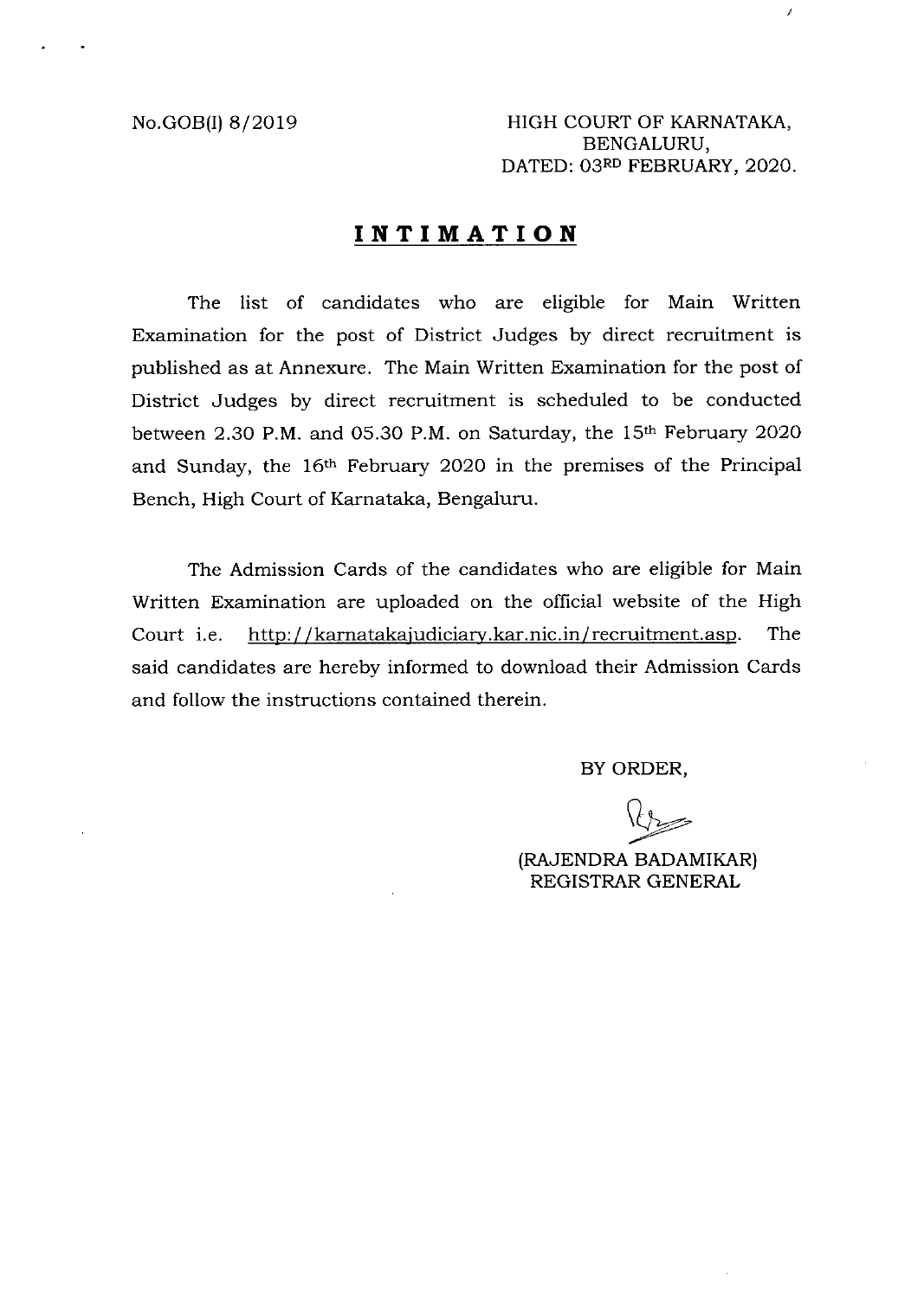## **ANNEXURE**

## LIST OF CANDIDATES WHO ARE ELIGIBLE FOR MAIN WRITTEN EXAMINATION FOR THE POST OF DISTRICT JUDGES BY DIRECT RECRUITMENT

 $\mathcal{F}_\mathrm{eff}$  ,  $\mathcal{F}_\mathrm{eff}$ 

 $\mathcal{L}^{\pm}$ 

| Sl.<br>No.   | Register<br><b>Number</b> | <b>Applicant Name</b>  |
|--------------|---------------------------|------------------------|
| $\mathbf{1}$ | DJP19B0004                | SRIDEVI T R            |
| 2            | DJP19B0008                | JAYARAMU               |
| 3            | DJP19B0014                | <b>SREE UDAYARANGA</b> |
| 4            | DJP19B0017                | <b>HARINATH L</b>      |
| 5            | DJP19B0022                | CHETANA G S            |
| 6            | DJP19B0028                | PALAKSHA S S           |
| 7            | DJP19B0046                | POORNIMA S             |
| 8            | DJP19B0054                | <b>SRIDEVI N</b>       |
| 9            | DJP19B0059                | MANJUNATHASWAMY A S    |
| 10           | DJP19B0069                | <b>SHAM</b>            |
| 11           | DJP19B0089                | RAJAKUMARA C           |
| 12           | DJP19B0097                | TIMMOLA HANUMANTHAPPA  |
| 13           | DJP19B0098                | <b>ARZOO MULLA</b>     |
| 14           | DJP19B0105                | NIRMALA KUMARI M       |
| 15           | DJP19B0116                | ANAND K M              |
| 16           | DJP19B0135                | <b>ERANNA E S</b>      |
| 17           | DJP19B0138                | NAGARATNA NAIK         |
| 18           | DJP19B0142                | SUDHAKAR SONAWANE      |
| 19           | DJP19B0145                | MAHADEVASWAMY M        |
| 20           | DJP19B0152                | <b>SHREENATH</b>       |
| 21           | DJP19B0182                | REVANASIDD BHAVIKATTI  |
| 22           | DJP19B0187                | <b>GEETA KAMBLE</b>    |
| 23           | DJP19B0203                | MAHAVEER KARANGALE     |
| 24           | DJP19B0249                | SINDHU POTADAR         |